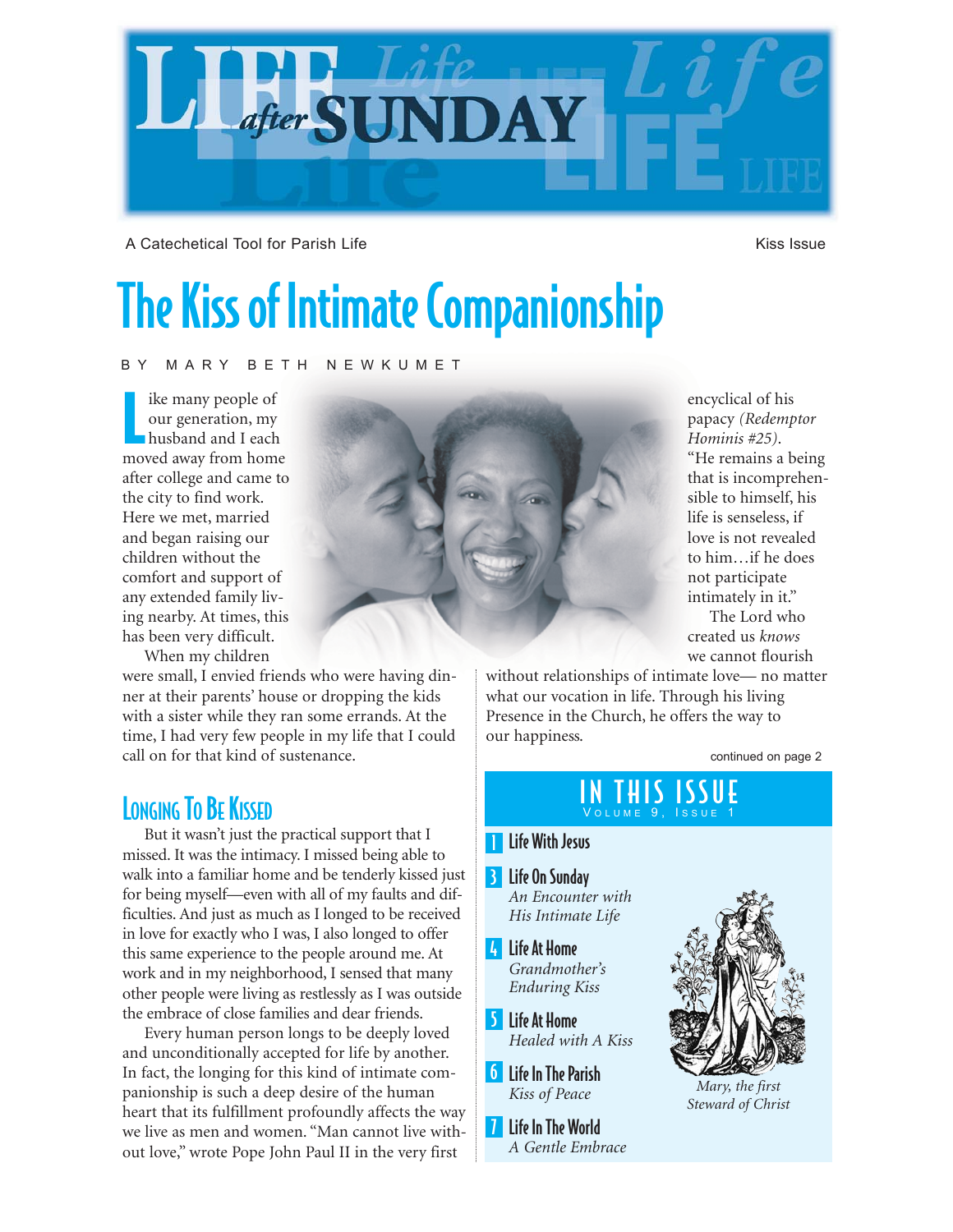

continued from page 1

### **THE KISS OF DIVINE INTIMACY**

The Lord teaches us how to be intimate companions to each other by asking us to receive him into our lives. The First Commandment prompts us to love God above all other things, because we cannot have an abundant life and love—or offer it to anyone else—unless it is *through him*.

How can we participate in an intimate companionship with the mystery of God? Through the Person of Jesus Christ. The lives of the saints show that every human person is called to a living relationship where they can truly experience Christ's Presence. "It's like the experience of two persons here on earth who love each other deeply and understand each other well," explained St. Teresa of Avila. "Even without signs, just by a glance, it seems, they understand each other." This is the kiss of divine intimacy.

Through the sacramental life of the Church, Jesus accepts us with all of our failures and difficulties, then shoulders our burdens and invites us deeper into communion with his Father. Through prayer, we recognize both his movements and his touch in the everyday events of our lives. Gradually, we come to experience an astonishing companionship, where there is no aspect of our interior or exterior life that the Lord does not share. "It is this intimacy with him 'within' which has been the beautiful sun illuminating my life, making it already an anticipated Heaven," described Blessed Elizabeth of the Trinity. This is the intimacy that allowed the saints to offer themselves in love to others sometimes in the midst of profound suffering—without holding anything back.

### HE KISSES THE ONE HE LOVES

Through his offer to embrace us exactly as we are, the Lord shows us the characteristics of any authentic intimacy. His quiet approach is always made with a profound respect for our desire to receive the full power of his life and love. Christ does not impose himself upon us. Nor does he try to unsettle us with an unwelcome familiarity. Instead, his gestures of love are as gentle as a proud father kissing his sleeping infant. Present in the heart of the Church, Jesus offers himself completely, with a full appreciation for our freedom to draw near—if and when we are ready.

The more deeply we enter into Christ, the more deeply we will be able to love and care for the people who surround us. Increasingly conformed to him, we will be able to embrace them exactly as they are, shouldering their burdens and inviting them into a deeper communion. Some people in our lives will welcome this offer of fully human intimacy. Others will not. Either way, Christ will help us love them with a heart that never closes off the possibility of friendship, no matter what the circumstances.

### **THE FRIENDS WE KISS**

When the apostles were growing in their companionship with Jesus Christ, they watched in wonder as he transformed the possibilities for deep, human relationships: "Here are my mother and my brothers," he said, indicating the people who surrounded him. "For whoever does the will of my heavenly Father is my brother, and sister, and mother" (Matt 12:49-50).

Through the years, my husband and I have discovered the truth of these words. Our life with Christ

in his Church has enabled us not only to maintain strong bonds of love and affection with the relatives who are so dear to us, but also to bring many local friends into the intimacy of our family. These are the friends who support us in our every need. These are the friends who are our kids' local "aunts" and "uncles." These are the friends who welcome us into their homes exactly as we are—and greet us with a kiss.❖

*Visit www.lifeaftersunday.com and see where KISS fits in to the Intimate Path of human life with Jesus Christ.*

## Life After Sunday

President John M. Capobianco Vice President Mary Beth Newkumet Executive Assistant Jessica K. Love Theological Advisor Msgr. Lorenzo Albacete

Life After Sunday is a catechetical tool for parish life created by Lumen Catechetical Consultants, Inc., a 501(C)3 notfor-profit educational consulting firm that helps Catholic organizations communicate a life with Christ lived fully through his Church. @ Copyright 2003. May not be reproduced without permission granted.

**Lumen Catechetical Consultants, Inc.** P.O. Box 1761 Silver Spring, MD 20915 1-800-473-7980 or 301-593-1066 Fax: 301-593-1689 www.lifeaftersunday.com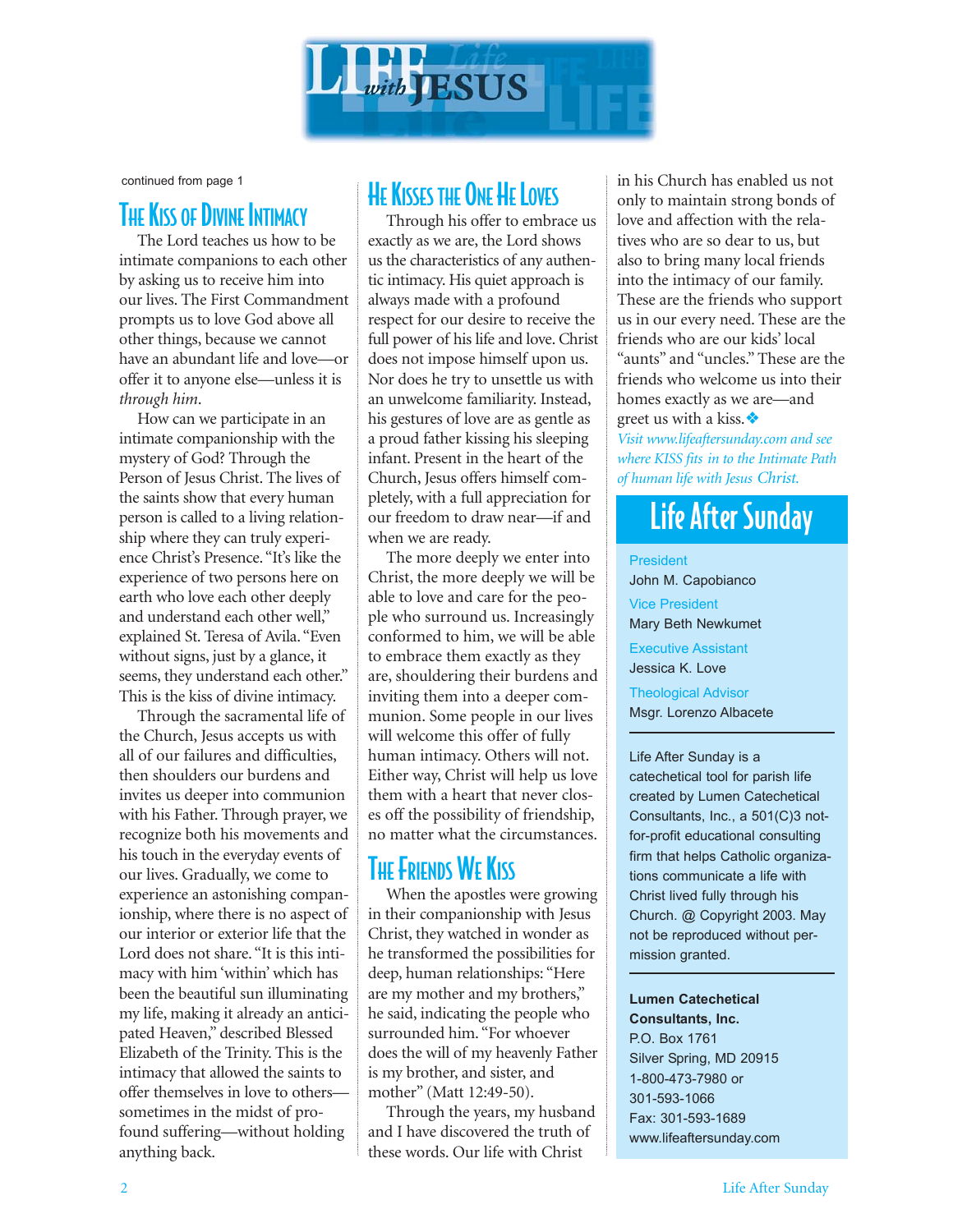

# An Encounter with His Intimate Life

T he Father, Son and Holy Spirit is a "divine unity" so mysterious and profound that the three persons are one God. "Indeed everything (in them) is one where there is no opposition of relationship," *(Catechism of the Catholic Church #255)*. At Mass, God invites believers deeper into this Trinitarian life. Through his living Presence in the preached Word, the

Eucharist and in the hearts of those who love him, Jesus Christ is the path into this perfect intimacy between persons.

What is the nature of this relationship? In the Scripture, Christ speaks often of his filial bond with his Father. "How can you say, 'Show us the Father'? … Believe me that I am in the Father and the Father is in me" (Jn 14:7- 14). Through the work of the Spirit, the Father sent his Son to gather each one of us into the life of God. Yet through this offer in freedom, God takes a great risk. As many of us have experienced, those who enter into our intimacy are also capable of inflicting the most pain.

### **THE JUDAS KISS**

"Judas, are you betraying the Son of Man with a kiss?" (Lk 22:48) Consider the depth of Judas' betrayal of Jesus on the

night of the Last Supper. Not only does Judas betray Jesus with an intimate gesture of

human affection, but he does so after Jesus has just lovingly washed his feet and shared his Body and Blood. Judas' betrayal is a complete turning away from the deeper communion the Son has just initiated between his Father and every human person. This fact must have made Judas' mocking kiss all the more searing to his beloved friend.

A betrayal within intimate companionship is always heartwrenching—even more so when the betrayal is done by someone within the Body of Christ. Yet the Son has promised that the Father will never turn us away if we are truly sorry for our trespasses. In the beautiful parable of the prodigal son, the Father, "ran to his son, embraced him and kissed him" (Lk 15:20) when he saw that his penitent child had come home at last. The Father does not keep his distance, nor demand that his child become more presentable.

He kisses him immediately while he is still filthy and poor.

When we come to Communion penitent and poor, we, too, receive the overwhelming abundance of God's life and love in the Eucharist on Sunday. Here, through the Body of the Son, we are embraced and kissed mercifully and completely by the living God. ❖

### **RECONCILING** WITH THE **FATHER**

A t the end of her life, St. Therese of<br>Lisieux corresponded with a young seminarian who had such a harsh image of God-the-judge that he kept his distance. In encouraging him to trust the loving Father present in the Sacrament of Reconciliation, St. Therese offered this beautiful image to the fearful young man: "I'd like to try to make you understand…how much Jesus loves even very imperfect souls, who trust in him… I'm thinking of a father who has two children who are mischievous and disobedient, and when he comes to punish them he sees one who trembles and draws away from him in fright… His brother, on the contrary, throws himself into his father's arms… If this child asks his father to punish him with a kiss, I doubt that the heart of the happy father will be able to resist the childlike confidence of his son… He's well aware that the child will often fall back into these same faults, but he's always ready to forgive him, provided the boy always grasps him by the heart" (Letter to Maurice Belliere). Confident repentance in the Sacrament of Reconciliation is the place where the Father awaits those who seek to grasp "him by the heart."  $\mathbf{\hat{P}}$ 

Image by The Crosiers mage ğ The Crosiers ©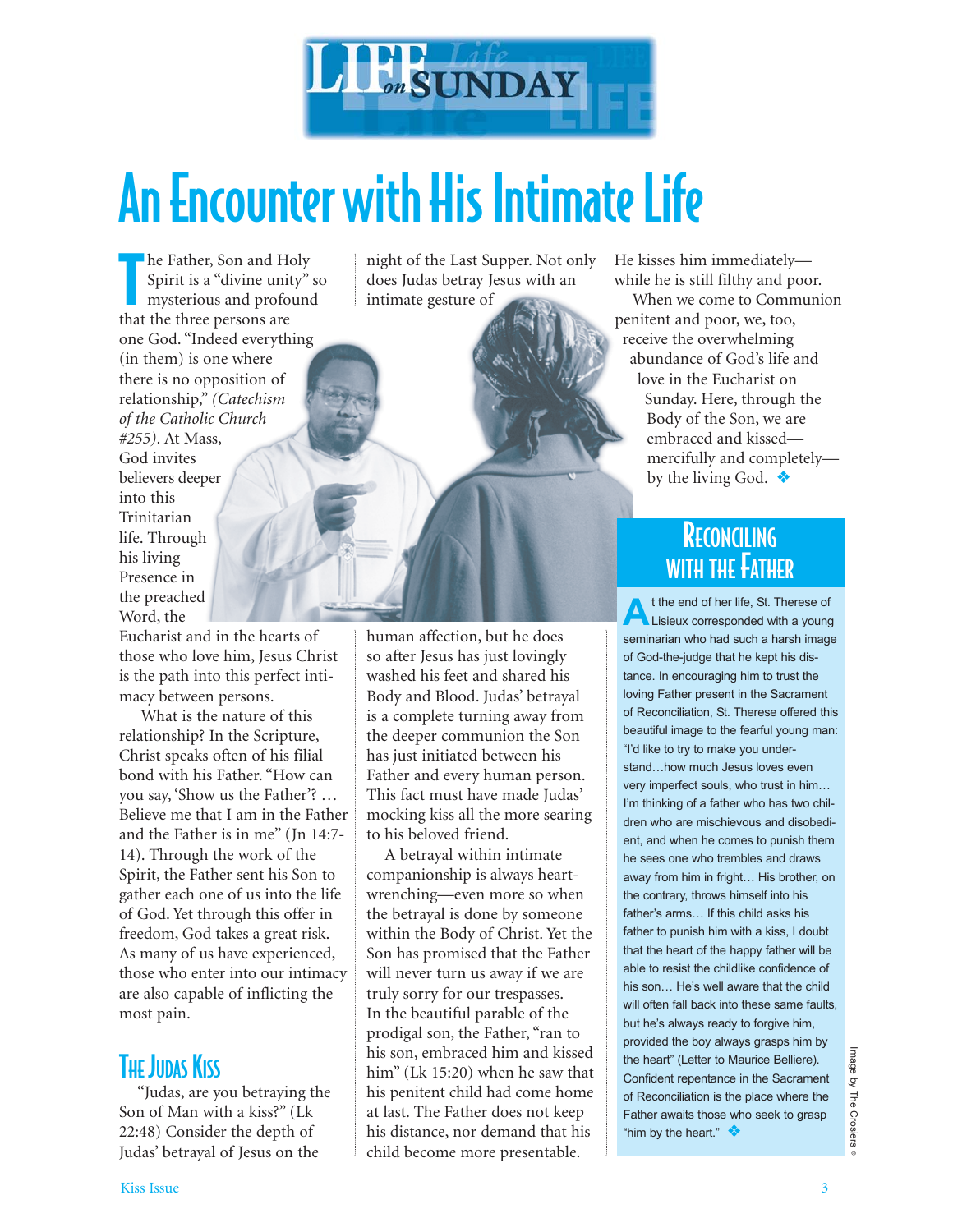

# A Grandmother's Enduring Kiss

BY JOHN M. CAPOBIANCO

y grandmother had a special way about her. Born in the time of Pope Leo XIII, she never attended a formal school back in her hometown of Roseto, Italy. Yet she grew to become a woman of exceptional practical wisdom and a master of the human heart. She was the family matriarch. This woman of strong faith—who met Padre Pio in the confessional—shaped the faith of her family. We affectionately called her "Mamanonna." Her advice was often sought out and her counsel was clearly respected by those who loved her.

### "A GOOD PLACE FOR YOUR FAMILY"

Such was the case when my mother was approached by her brother in 1963 about an opportunity to buy an ocean front beach lot on the shore of North Carolina. Expecting her fifth child, and unable to travel the 400 miles to see the beach first hand, my mother did what any respectable and methodical property investor would do. She asked her mother! She did this because her mother had actually visited the same beach earlier that summer. My parents were understandably nervous about the speculative purchase. My father was skeptical after an initial visit. Other family members were investing and my parents didn't know if they should stretch to buy the land, much less ever be able to build a summer cottage on it. But Mamanonna, in her gentle way with a sense of certainty—counseled my mother to buy the lot because, "it will be a good place for your family." She calmed my

parents' fears and set a goal for their young family all with a simple, yet confident gesture. And so, sight unseen, my parents purchased an ocean

front lot on an island my mother had never visited. Such was her trust and confidence in her mother's affirming kiss.

My grandmother never saw the cottage that my parents built on that lot. She passed away the following May. Her death was a difficult blow to her family who had come to rely so completely on her peaceful presence. It was the first time many of us had experienced the death of one so important in our lives. I was six years old when she died. Yet her thoughtful generosity and willingness to sacrifice for her family was a legacy she passed on to her children. As a parting inheritance, she left just enough of her lifelong savings to start a little family building project. And my parents had enough faith and confidence to know just what to do with it. Every summer since then, we have traveled to that little cottage on the beach. I never remember a summer vacation where my father did not work on it. While others wanted to relax or sun or golf, he spent a lot of his time tinkering, painting, repairing and improving the house for his family. It was his pride and joy, this little family

place named after his motherin-law.

## **A GENERATION OF KISSES**

Through all these years, the thing I most marvel about is how this beach cottage has become a cherished place that really has brought our family close together. Following my parents' example, it's a place

where everyone can make a contribution to the family. Brothers and sisters, spouses and children, nieces, nephews and cousins all have gathered together. At different times, each brings their unique or budding talents to the work at hand. Some clean or cook or manage, while others build or paint or decorate amidst joyful companionship, attention and sacrifice. Some eagerly lead, others reluctantly follow. Some make major contributions, others minor, yet any and all efforts have helped us draw closer as one family. Working and playing together here truly remains for my mother and her five children, their spouses and her 28 grandchildren a tender gift that has lasted two generations.

This past Spring, I stood on the front porch, admiring the new siding and roof that my college age nephews worked hard to complete this past winter. As I looked down, my own sons and their cousin, enjoying their Easter break from grade school, were busy trying to dig out—amidst much laughter—a sand fence that needed to be removed. While a gentle sea breeze blew across my face, I could not help but feel—nearly 40 years after her death—my grandmother's enduring kiss. ❖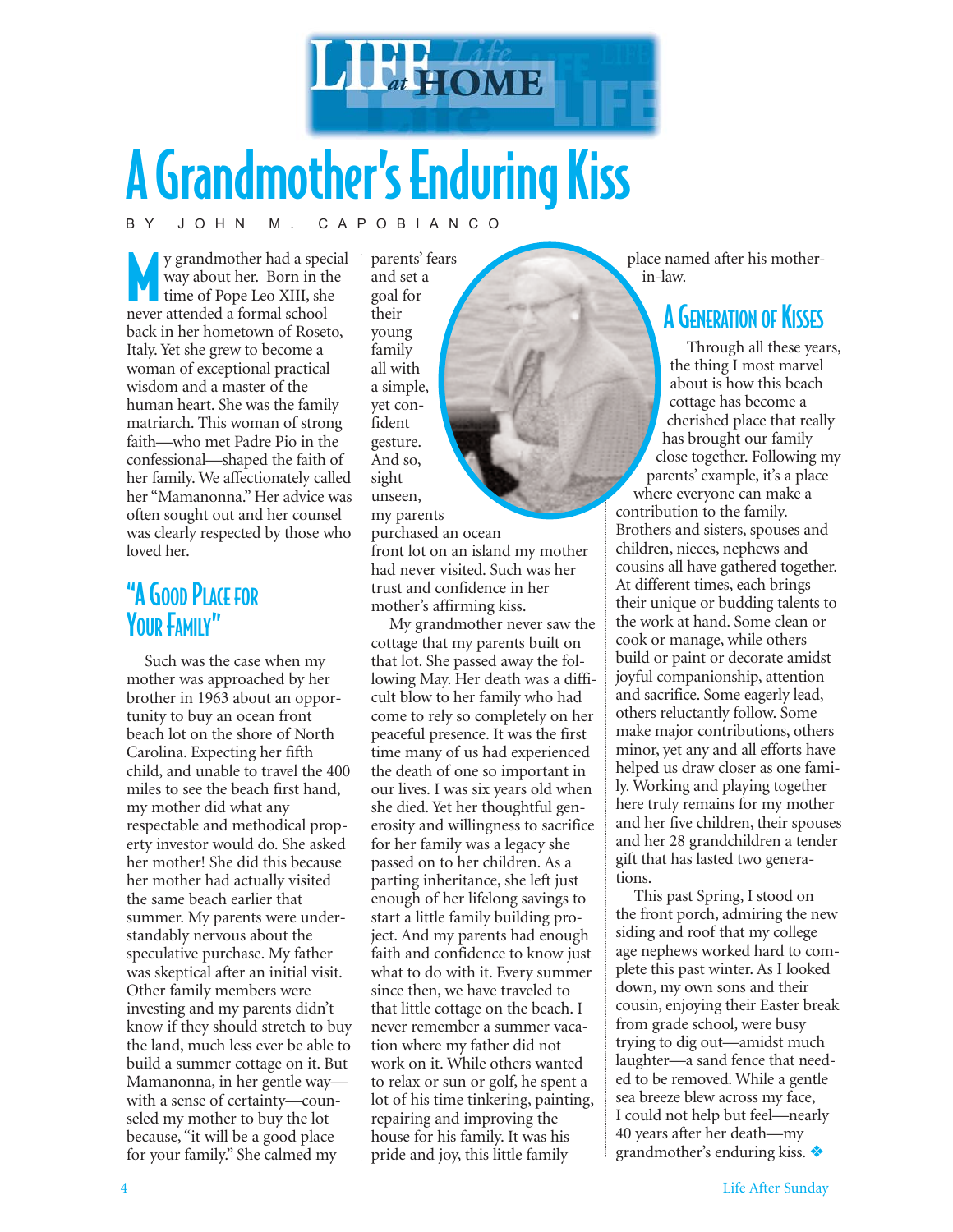# Healed with A Kiss

 $\prod_{\alpha \in \alpha}$  man in Spoleto was afflicted with a cancer, which had disfigured him hideously," according to the *Lives of the Saints*. "He met St. Francis and would have thrown himself at his feet; but the saint prevented him and kissed his diseased face, which was instantly healed." After reading the account of this miracle, St. Bonaventure observed: "I know not which I ought most to wonder at, such a kiss or such a cure."

Sometimes when we read these stories, we don't always see how they might apply to the people and events in our own lives. Yet, the Lord asks us to love, kiss and miraculously heal those around us in exactly the same way that St. Francis did several centuries ago.

When we love people the way Christ loves them, we get close to their serious sins, sufferings and sicknesses. This fact of human life is often daunting to many modern men and women. Sadly, some recoil from the "diseased face" of family members and friends whose problems seem so

ship with such disturbing people, a life with Christ in his Church offers a counter-culture approach: the kiss of love.

## A DISEASED FACE

Mother Teresa of Calcutta said that the greatest poverty is "to be unwanted, unloved, lonely, uncared for." Troubled men and women who become estranged or disconnected from family and friends often find their burdens extremely difficult to bear. Many suffer alone with their addiction, disorder or illness, cut off from the loving companionship so essential to their healing and happiness.

"There is not a family that does not know how selfishness, discord, tension and conflict violently attack and at times mortally wound its own communion," says Pope John Paul II. "Hence there arise the many and varied

forms of division in family life. But, at the same time, every family is called by the God of peace to have the joyous and renewing experience of 'reconciliation', that is communion re-established, unity restored" (Familiaris Consortio, #21).

United with Christ, *one person* can begin this healing miracle by reconnecting with the troubled family member or friend who is suffering from—and often inflicting deep wounds. St. Francis'

spontaneous kiss upon a person who was "disfigured hideously" is the dramatic witness to this great truth. As an instrument of Christ's divine life, Francis went beyond his own capacity

to embrace someone with a "diseased face". Among our own circle of family and friends, we are called to do the same. But like St. Francis, we can only allow Christ to heal others through us—by clinging to him.  $\triangle$ 

## GETTING THERE...

**T**hrough prayer, allow the Lord<br>to guide your approach toward people who are estranged from your circle of family and friends. Sometimes just a simple gesture such as a phone call or note can be the reconciling kiss for which they are longing. If they recoil, continue to keep them in your prayers and stay open to events and opportunities where you can show your love in gentle ways. ❖



ugly and insurmountable. Yet while the culture proposes that we keep our distance and protect ourselves from living in relation-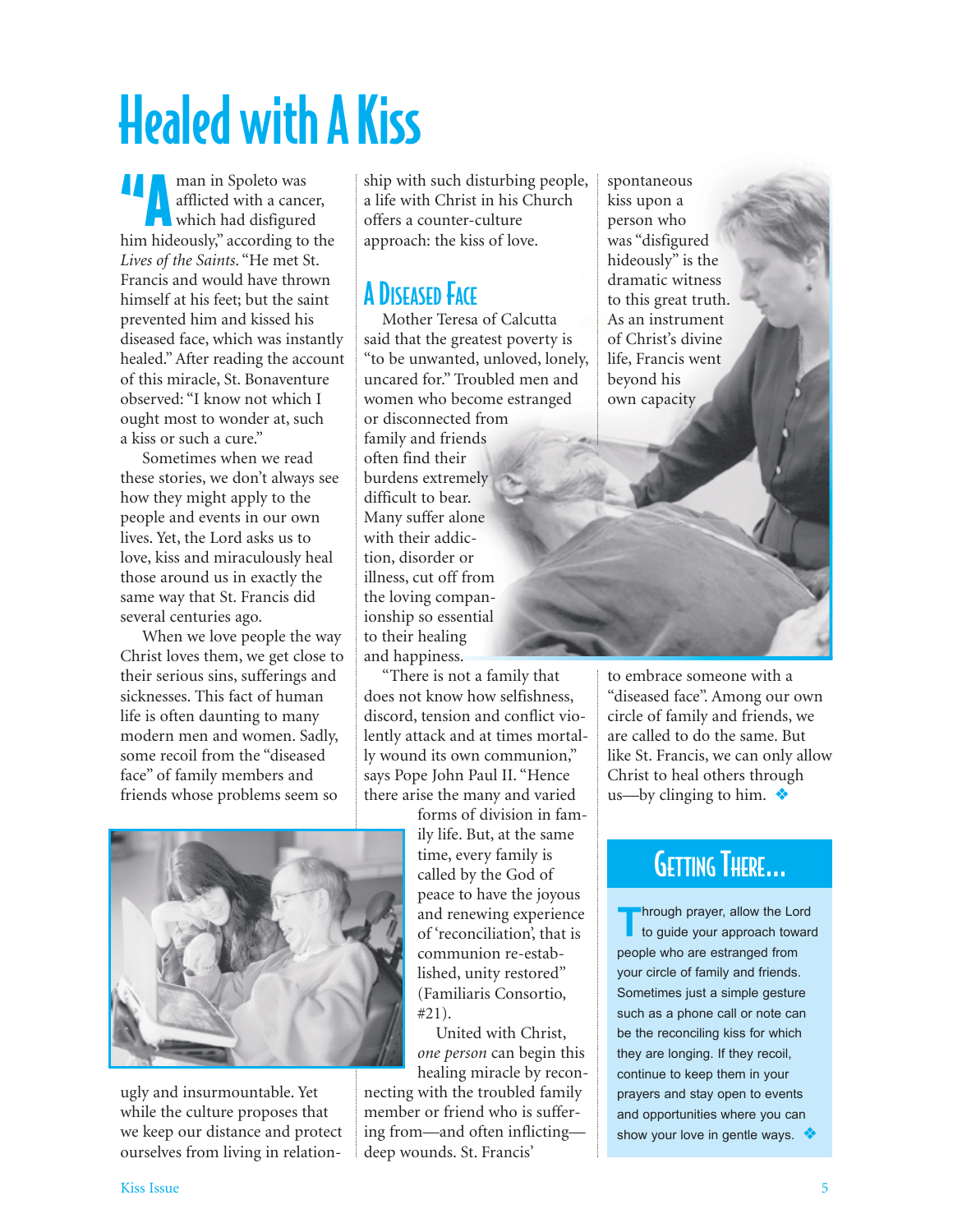

## Kiss of Peace

### SHIRLEY COSTELLO

O n my eightieth birthday, dear parish friends awarded me the Nobel Kiss of Peace Prize, inspired, apparently, by my behavior at the morning Mass we attend together. The gift made me think seriously about how much I have learned to value our revival of this early Church practice of exchanging before Communion this tenderly affectionate sign of our union with God and with each other. As St. Augustine said in an Easter sermon, "That which the lips show outwardly, exists in our hearts."

My warm response to the post-Vatican II changes in our liturgical practices was slow in coming, and I remember thinking the Kiss of Peace in particular was "nonsense." It is truly amazing to me—and surely the product of grace—that I have begun to understand so well what it signifies for the Body of Christ. It has also helped to focus my attention on my need for spiritual friendships, and to treasure the rich opportunities provided by my parish to find companions on the journey.

### PRESTIGE, POWER AND POSSESSIONS

Although I did not fully realize it, I was hungry for such opportunities. I spent most of my adult life in a very secular world, in a work environment which focused on prestige, power, and possessions. It is true that we considered ourselves "experts" at human relationships. We were ethical, committed and proactive, worked well together and were of great service to many people. Yet there was no shared awareness of God, and he was not discussed. The only public prayer I remember was at the dedication

of a building or in time of disaster. A respected colleague, on learning I attended Mass each day on my way to work, obviously regarded it as an aberration but was indulgent and commented only that I was a

And then God did me a great favor. I have no idea how this came about, but some years ago I

medieval personality.

suddenly found myself on the advisory board of our parish school. Imagine my delight at discovering that we board members were not alone in our endeavors. We actually prayed together, placed our work in God's hands and relied on his guidance and help. I was in the company of good people, and I have been ever since.

### ENDLESS SEA OF GRACE

That venture was so rewarding that it opened the spigot of my "yes" response to opportunities for work in the parish. While these innumerable "assignments" have provided a great deal of hard work, they have also been the source of a great deal of fun, love, laughter and joy. As spiritual friendships deepened and became more intimate, so also my relationship with Christ. They nourish each other in an apparently endless sea of grace.

So now you see why I love the Kiss of Peace. It gives me a frequent and dependable opportunity to express my gratitude, my love, and my union with Christ and his Body. So beware. If you do not want to be hugged and kissed, do not sit near me during Mass. ❖

Image by The Crosiers mage by The Crosiers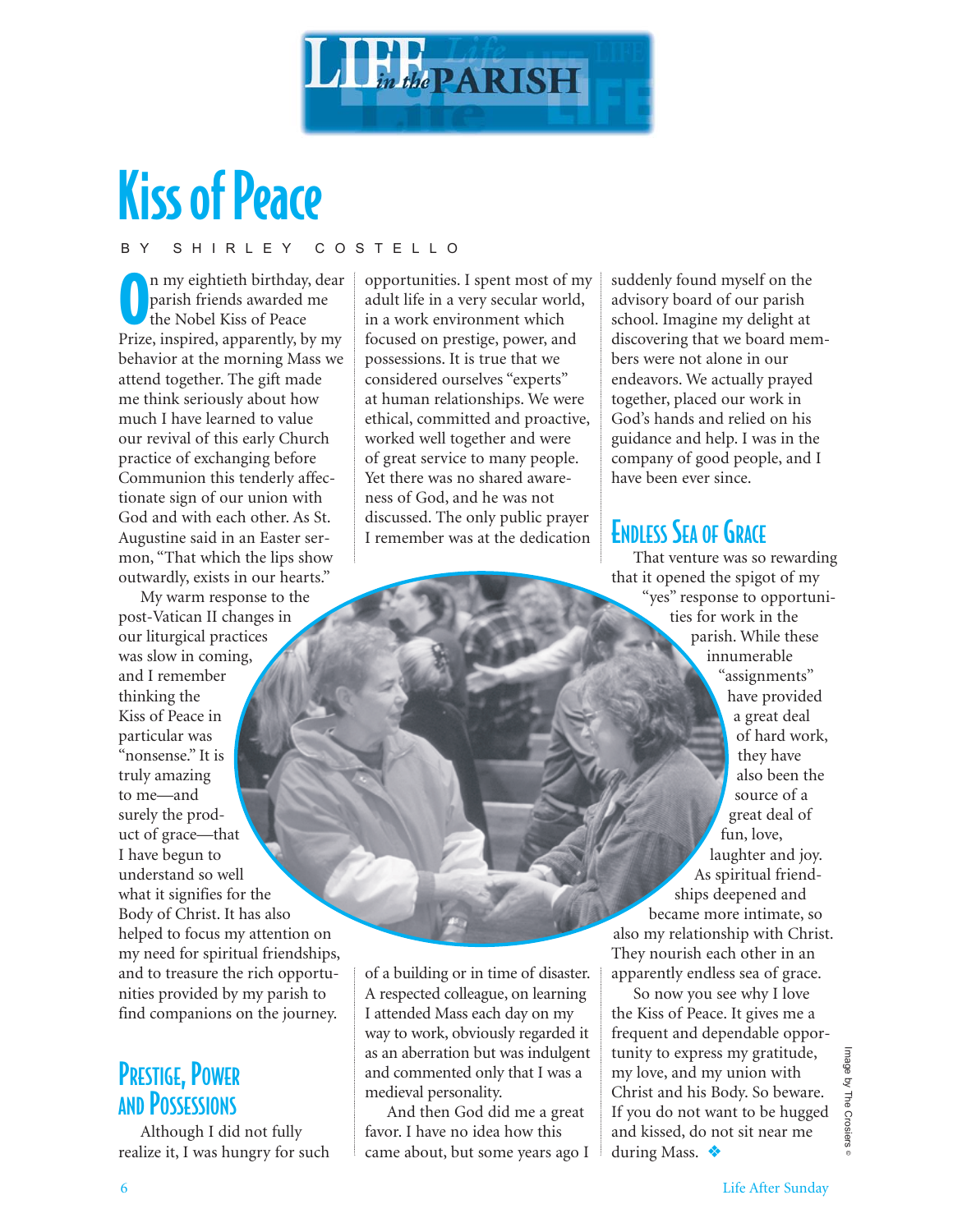

# A Gentle Embrace

There is a musical currently<br>playing Off-Broadway called:<br>"I Love You, You're Perfect,<br>Now Change." I love how the title here is a musical currently playing Off-Broadway called: "I Love You, You're Perfect, articulates the "air kiss" that is a part of so many relationships. Yes, I love you and you are perfect. But deep down I'd like to change you into what I want you to be—whether you like it or not!

Some of us may recognize this inclination in ourselves and see the fallout in our failure to fully embrace the people in our lives. But what happens when this same tendency in our personal relationships becomes multiplied and escalated out in the world? How does the demand for change manifest itself when the other is a "stranger"—neither "loved", nor considered "perfect"? Sadly, our

## GETTING THERE...

**T** The popular culture urges us to<br>
"celebrate our diversity" and "be tolerant" of each other. But this proposal also enables people to stay at arm's length, focused on the places where they are "diverse," instead of where they are united. By linking himself to every person (Gaudium et spes, 22), Jesus Christ is central to every human experience. The universal desires for close relationships, security, fulfillment, freedom, justice and peace are the places where we can connect with people in the workplace and neighborhood. "The more charged I am with experience," writes Msgr. Luigi Giussani, "the more I am able to speak and communicate with you, and the more I find connections in your position — no matter how arid it may be — to what is within myself." ❖

responses can range from subtle acts of manipulation to terrible acts of violence.

## EMBRACING "STRANGERS"

I bring this up because many of us live and work with people from different religions, races and creeds. While the Church calls us to embrace Christ in these "strangers" *just as they are*, many of us still struggle with this mission of solidarity. How can we resist the temptation to force change as the condition for our friendship?

Jesus Christ shows us a practical way. In the *Acts of the Apostles*, St. Paul visits the city of Athens, which is bustling with people of different creeds. Using their mutual appreciation for an "unknown god" as a springboard, Paul talks about his own encounter with this same God, whom he has grown to know more intimately. I think both their response and his are instructive. "Some began to scoff, but others said, 'We should like to hear you on this some other time.' And so Paul left them. But some did join him, and became believers" (Acts 17:32-34).

In engaging people who are different from him, St. Paul does not offer a surface camaraderie with the ulterior motive to change them. Nor does he back away from the full truth about

human life, or fret that it is up to him to convince them of it. Paul depends upon Jesus Christ. With Christ "living in him" (Gal 2:20), Paul simply approaches the Greek people in friendship and solidarity, offering what he has



seen, heard and knows in his heart to be true. Many walk away. Some tolerate him. A few engage him in a deeper relationship.

In our own neighborhoods and workplaces, we, too, are called to offer our friendship with no conditions. This is the only way to transform the manipulation and violence that plague the relationships of the world. Clinging to Christ present in the Church, we can give the "strangers" in our lives that gentle embrace of human solidarity that neither forces a more intimate relationship, nor insists on change as the criteria for our charity and care.  $-$  MBN  $\triangle$